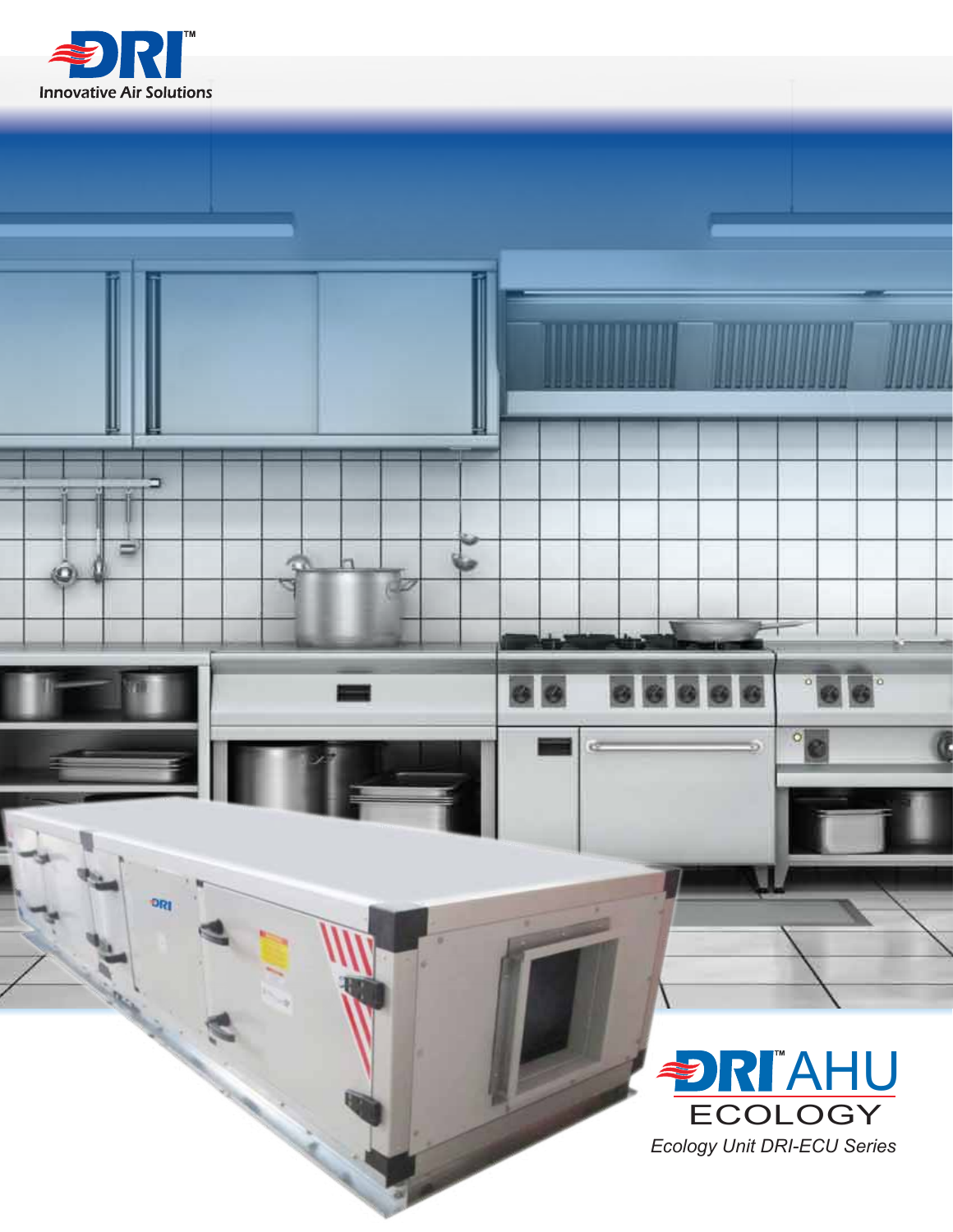## Why we need Ecology Units

Simply providing an exhaust fan in a commercial kitchen might ventilate, however we also need to take out the grease, oil, smell, mist & other volatile compounds from the exhaust stream which are produced while cooking. By providing Ecology units in the exhaust stream we can avoid,

- Slippery floor & grease deposition on kitchen roof
- Deposition of grease in the exhaust fan
- Frequent duct cleaning
- Higher temperature in the kitchen
- Odour generation in the kitchen & surroundings

DRI Ecology units are designed to eliminate the oil, grease, dust particles, smoke, and odor from the kitchen exhaust. The units are engineered and constructed to meet today's market standards requirement of keeping the environment clean with a cost-effective, economical & easy to maintain system.

The basic DRI ecology unit comprises of particulate filter sections, electrostatic precipitator, gas phase filter, fan & control panel all housed in a strong and rigid casing certified by AHRI.



## Important Features

Our units are designed to have the flexibility of installation on the roof top, ceilings, or any other area in the exhaust air stream to take care of the design constraints. Units are designed as per relevant ASHRAE 52.2 / EN / ISO standards.

## Typical Applications

- Restaurants
- Hospitals
- Mall's / food court
- Hotels

Options for UV Filtration, ESP wash module, UL rated fire dampers , variable frequency drive & HMI are also available on request.

# Typical Unit Configuration